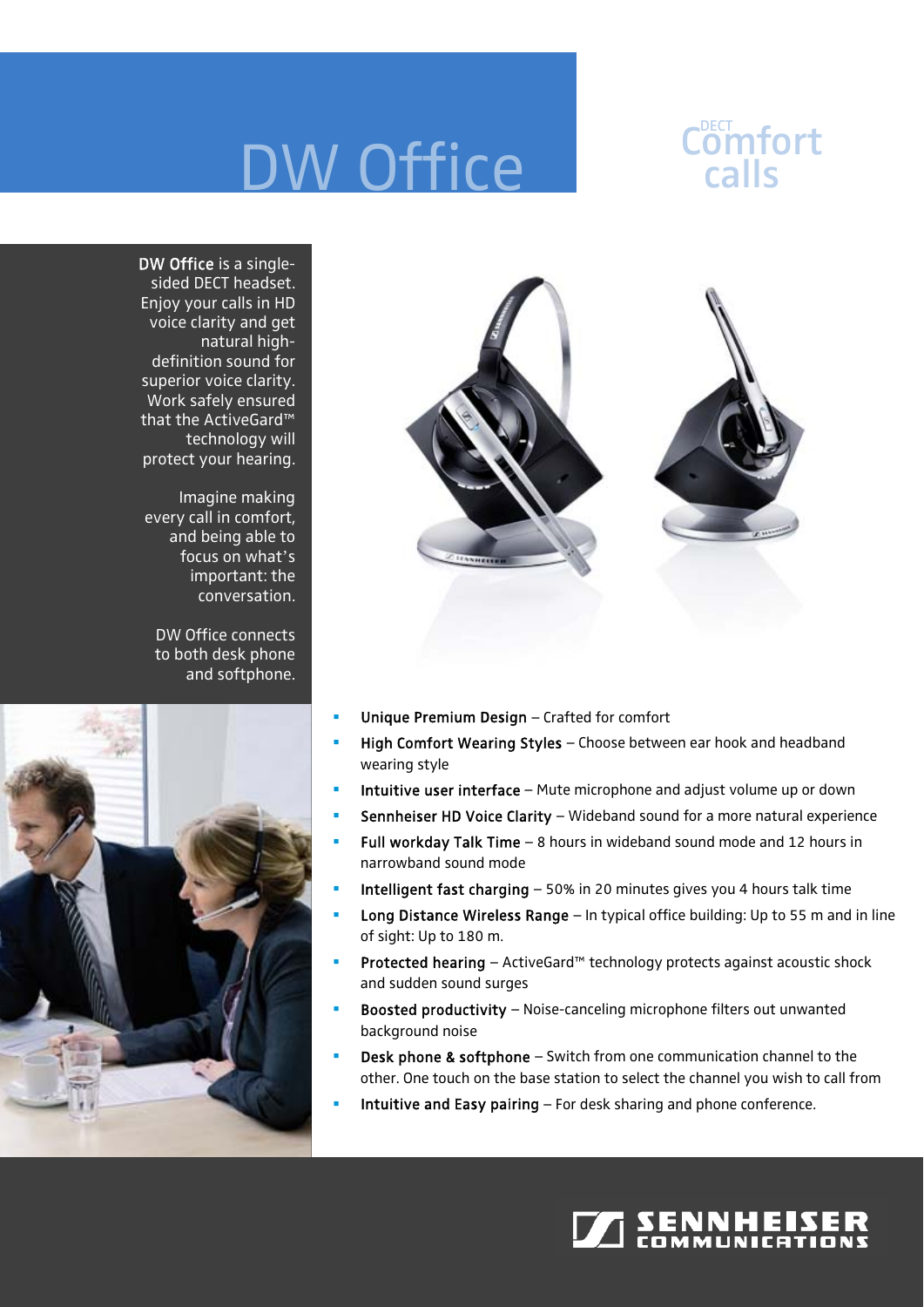## Specifications

| <b>Headset</b>                             | Order name   | Art. No.                                       | <b>EAN No.</b>                        | UPC No.         |  |
|--------------------------------------------|--------------|------------------------------------------------|---------------------------------------|-----------------|--|
| DW Office                                  | $DW10 - EU$  | 504300                                         | 40 44155 05034 9                      | 6 15104 17946 2 |  |
| <b>DW Office</b>                           | $DW10 - UK$  | 504301                                         | 40 44155 05035 6                      | 6 15104 17949 3 |  |
| DW Office                                  | $DW10 - US$  | 504302                                         | 40 44155 05036 3                      | 6 15104 17953 0 |  |
| DW Office                                  | $DW10 - AUS$ | 504303                                         | 40 44155 05037 0                      | 6 15104 17954 7 |  |
| <b>Technology</b>                          |              |                                                |                                       |                 |  |
| DECT for EU, UK, AUS                       |              | DECT CAT-iq (1.880 to 1.900 MHz)               |                                       |                 |  |
| <b>DECT for US</b>                         |              | (1.920 to 1.930 MHz)<br><b>DECT 6.0</b>        |                                       |                 |  |
| <b>GAP</b> compatible                      |              | Yes (Headset)                                  |                                       |                 |  |
|                                            |              |                                                |                                       |                 |  |
| Headset                                    |              | <b>Connect to Base</b>                         |                                       |                 |  |
| <b>Base Station</b>                        |              | Connect to Desk phone and softphone            |                                       |                 |  |
|                                            |              |                                                |                                       |                 |  |
| EHS (Electronic Hook Switch)               |              | Yes (accessory - order EHS adapter separately) |                                       |                 |  |
| <b>Mechanical Hook Lifter</b>              |              |                                                | HSL 10 (accessory - order separately) |                 |  |
| Soft phone call control Software           |              | HeadSetup (included on CD)                     |                                       |                 |  |
| Microsoft Communicator compatible          |              | Yes                                            |                                       |                 |  |
| <b>Technical data</b>                      |              |                                                |                                       |                 |  |
| Operational temperature range              |              | +5°C to +45 °C (+41°F to +113 °F)              |                                       |                 |  |
| Storage temperature range                  |              | -20°C to + 70°C (-4°F to +158 °F)              |                                       |                 |  |
| Weight, headset                            |              | 22q                                            |                                       |                 |  |
| Weight, headset, cable & connector         |              | 50 g                                           |                                       |                 |  |
| Ear pad size                               |              | ø 50 mm / 1.96 inches                          |                                       |                 |  |
| Battery (Lithium Polymere)<br>exchangeable |              | Yes for service (see manual)                   |                                       |                 |  |
| Personalization                            |              | Yes with nameplate on headset                  |                                       |                 |  |
|                                            |              |                                                |                                       |                 |  |
| Package dimensions (H x W x D)             |              | 16.5 cm x 16 cm x 16 cm                        |                                       |                 |  |
| Package weight                             |              | 940 g                                          |                                       |                 |  |
| Units in distributor master carton         |              | 8                                              |                                       |                 |  |
| Master carton dimensions (H x W x D)       |              | 36 x 38 x 38 cm                                |                                       |                 |  |
| Master carton weight                       |              | 8.85 kg                                        |                                       |                 |  |
| Range - line of sight                      |              | 180 m                                          |                                       |                 |  |
| Range - in typical office building         |              | 55 m                                           |                                       |                 |  |
| Automatic power adjustment                 |              | Yes (distance between HS and Base)             |                                       |                 |  |
| Talk time in Wideband Mode                 |              | Up to 8 hours                                  |                                       |                 |  |
| Talk time in Narrowband Mode               |              | Up to 12 hours                                 |                                       |                 |  |
| Stand by time                              |              | Up to 100 Hours                                |                                       |                 |  |
| Auto - headset OFF when out of range       |              | Yes $\rightarrow$ after 30 minutes             |                                       |                 |  |
| Charge time $0 - 50%$                      |              | 20 minutes                                     |                                       |                 |  |
| Charge time $0 - 100%$                     |              | 1 hour                                         |                                       |                 |  |
|                                            |              |                                                |                                       |                 |  |
| <b>Headset Auto Link to Base</b>           |              | Yes, can be activated on the base station      |                                       |                 |  |

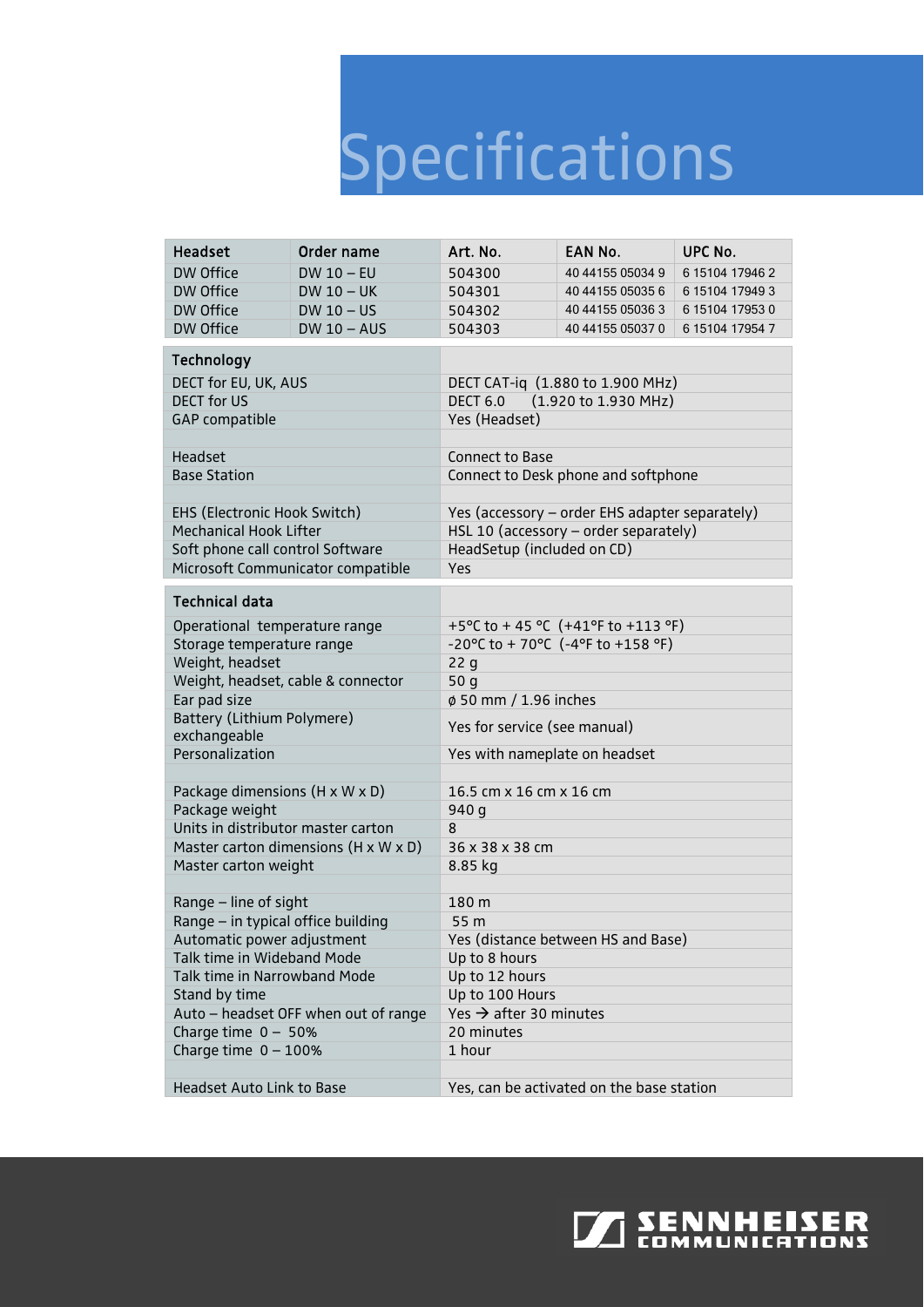## Specifications

| Microphone<br>Frequency response Wideband Mode<br>Frequency response Narrowband Mode<br>Mute Microphone                                                                                                                                                                                                                                                                                                                                                                                                                                                                                                                    | <b>Yes</b>                                                   | Electret Condenser Microphone, Noise canceling<br>$150$ Hz $-$ 6.8 KHz<br>300 Hz - 3.5 KHz |                                                                                                |  |
|----------------------------------------------------------------------------------------------------------------------------------------------------------------------------------------------------------------------------------------------------------------------------------------------------------------------------------------------------------------------------------------------------------------------------------------------------------------------------------------------------------------------------------------------------------------------------------------------------------------------------|--------------------------------------------------------------|--------------------------------------------------------------------------------------------|------------------------------------------------------------------------------------------------|--|
| Speaker<br>Frequency response Wideband Mode<br>Frequency response Narrowband Mode<br>All acoustic parts observe the TIA-920 wideband standards                                                                                                                                                                                                                                                                                                                                                                                                                                                                             |                                                              | Neodynium Magnet Speaker<br>150 Hz $-$ 6.8 KHz<br>300 Hz - 3.5 KHz                         |                                                                                                |  |
| Safety<br><b>Automatic Acoustic Shock Protection</b><br>YES $→$ ActiveGard <sup>™</sup><br><b>EU/AU Limiter</b><br>YES $\rightarrow$ Activation by dip switch                                                                                                                                                                                                                                                                                                                                                                                                                                                              |                                                              |                                                                                            |                                                                                                |  |
| Delivery content<br>Headset (with name plate for ear hook and distance holder)<br>$\bullet$<br><b>Base Station</b><br>$\bullet$<br>Power supply<br>$\bullet$<br>USB cable<br>$\bullet$<br>Audio phone cable<br>$\bullet$<br>Headband<br>$\bullet$<br>1 bendable ear hook (mounted on headset)<br>$\bullet$<br>4 fixed size ear hooks (S; L; M; XL)<br>$\bullet$<br>Name plate holder for headband and name plate instruction<br>$\bullet$<br><b>Printed QuickGuide</b><br>$\bullet$<br>CD with Manual, QuickGuide, nameplate template and HeadSetup Installation Program<br>$\bullet$<br>Printed safety guide<br>$\bullet$ |                                                              |                                                                                            |                                                                                                |  |
| <b>Accessories NEW</b><br><b>Product description</b><br>$F \cup C$ . A concern and a set a set                                                                                                                                                                                                                                                                                                                                                                                                                                                                                                                             | Order name<br>Art. No<br>$C = 10C - 11C - 4$<br>$F^{\alpha}$ | <b>EAN No.</b><br>10.1115501707                                                            | UPC No.<br>$C$ 1 $C$ 1 $C$ 1 $A$ $\overline{A}$ 1 $\overline{A}$ $\overline{C}$ $\overline{C}$ |  |

| <b>Product description</b> | Order name | Art. No | <b>EAN No.</b>   | UPC No.         |  |
|----------------------------|------------|---------|------------------|-----------------|--|
| EHS Avaya adapter          | CEHS-AV 01 | 504100  | 40 44155 04738 7 | 6 15104 17407 8 |  |
| EHS snom adapter           | CEHS-SN 01 | 504101  | 40 44155 04739 4 | 6 15104 17408 5 |  |
| EHS Alcatel adapter        | CEHS-AL 01 | 504102  | 40 44155 04740 0 | 6 15104 17422 1 |  |
| <b>EHS Cisco adapter</b>   | CEHS-CI 01 | 504103  | 40 44155 04741 7 | 6 15104 17423 8 |  |
| EHS Polycom adapter        | CEHS-PO 01 | 504104  | 40 44155 04742 4 | 6 15104 17424 5 |  |
| EHS DHSG adapter           | CEHS-DHSG  | 504105  | 40 44155 04743 1 | 6 15104 17425 2 |  |
|                            |            |         |                  |                 |  |